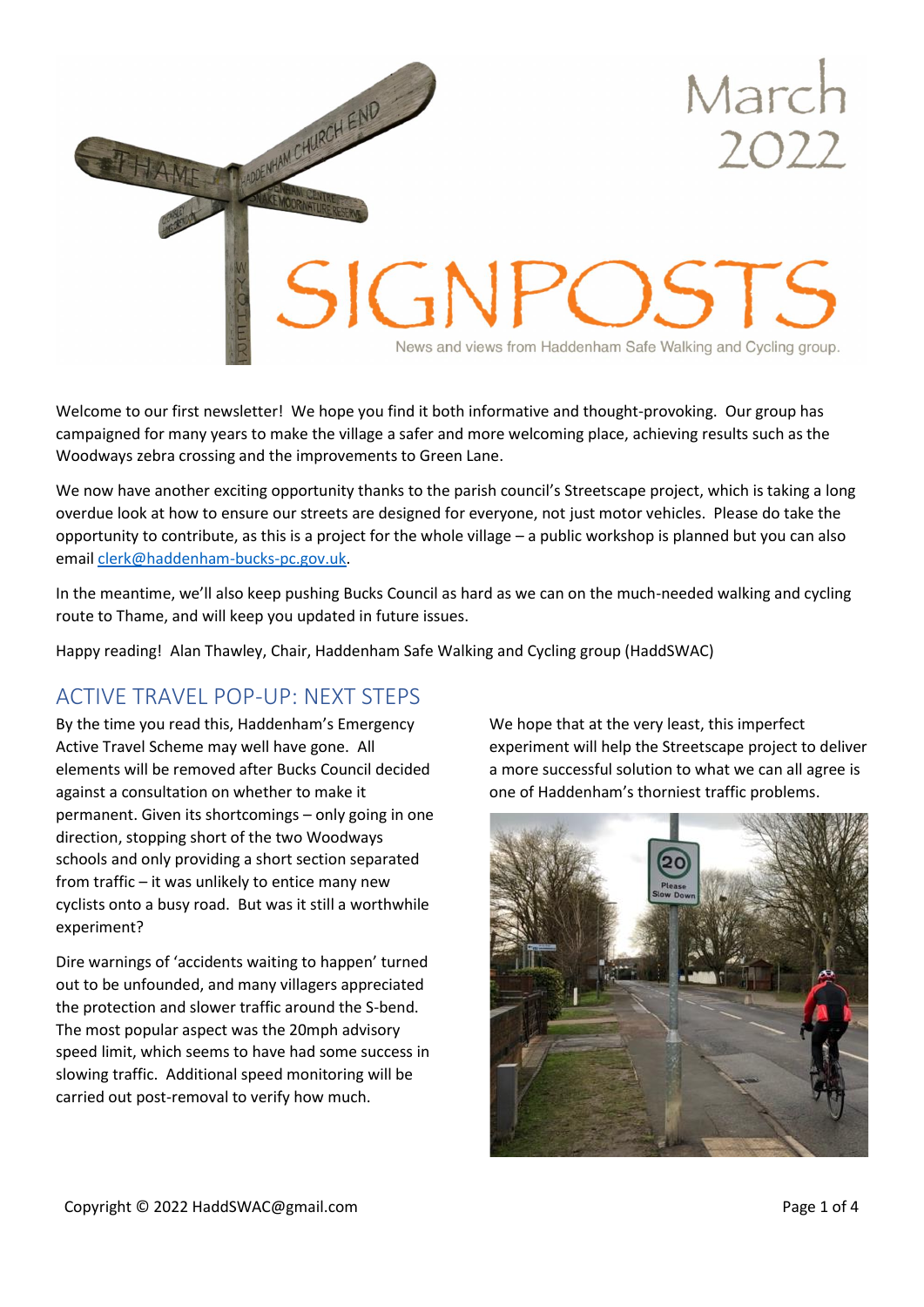#### SIGNPOSTS March 2022

### STREETSCAPE: WHAT AN OPPORTUNITY



The Parish Council recently kicked off "Streetscape". You can read the [latest update](https://www.haddenham-bucks-pc.gov.uk/_VirDir/CoreContents/News/Display.aspx?id=47663) $1$  on their website. Go there to see data gathered from us all mapped out in three plans.

Streetscape will be an overarching look at our roads, the first for nearly two hundred years. That was well before the car was a glint in even the keenest petrolhead's eye. Cars have come to dominate the way we move around. Most of us are drivers, but there must surely be a better relationship between Car and Village. Phil Jones Associates – consultants in 'transport, engineering and place-making' – are charged with redressing imbalance. How about an environment where we all feel safer on village roads? Sounds like a dream? How might it come true?

The solution can't just be more signs for drivers to 'obey'. There is a radical movement in modern

transport for engineers to encourage safety through and by design, encouraging awareness of others in us all. Drivers won't feel they're on anonymous tarmac, but in a unique village. Speed will be 'naturally' constrained by the design of our surroundings.

Things that flow from this:

- the possible exclusion of all through-traffic
- enhancement of the 'specialness' of Haddenham
- encouragement of communal spirit, with a reduction in car use
- better arrangements for visitors to Haddenham its station, schools and amenities

Streetscape could be revolutionary. The devil will be in the detail. PJA's expertise will be crucial, but we can all contribute. Let the Parish Council know your views – [clerk@haddenham-bucks-pc.gov.uk.](mailto:clerk@haddenham-bucks-pc.gov.uk?subject=Streetscape%20views)

<sup>&</sup>lt;sup>1</sup> Update 1<sup>st</sup> March 2022: https://www.haddenham-buckspc.gov.uk/\_VirDir/CoreContents/News/Display.aspx?id=476 63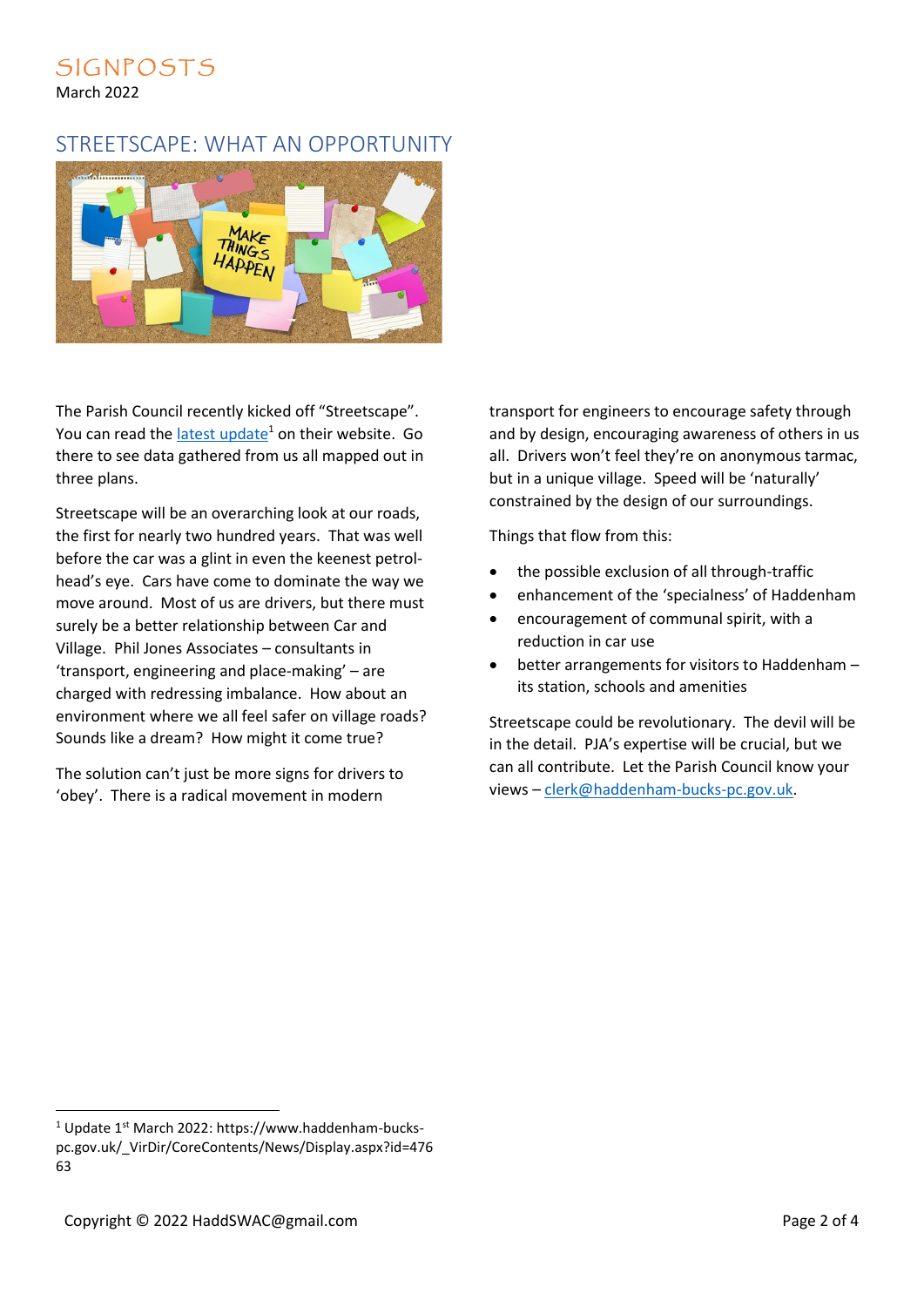## WHAT'S THE RIGHT SPEED FOR HADDENHAM?



In 1935 it was not statues that were torn down and thrown into the river: it was the newly introduced speed limit signs. With very little in the way of evidence, 30mph had been selected as the fair compromise between drivers (a small but vocal minority in those days) and other road users in all built-up areas, and has remained the standard limit to this day.

But we now live in a very different world. Car ownership is almost universal, and we demand much higher standards of safety. Following systematic study by the Transport Research Laboratory and others, our government now recommends  $20$ mph<sup>2</sup> as more appropriate for the streets where people live, but the choice is left to individual councils or communities.

Drivers will have noticed an increasing number of 20mph limits appearing in towns and villages in the last few years, notably in Oxford. The change is generally popular with residents, but is it right for Haddenham?

Supporters see calmer streets, more people walking and cycling, more children going unescorted to school, cleaner air, better health and a more sociable community. Opponents complain about further restrictions, unnecessarily long journeys and likely poor compliance.

There is a third view: that vehicle speeds should be controlled not by legal limits but by intelligent road design. This would involve much road engineering, however, take years to implement, and cost a lot more than a new speed limit.

<sup>2</sup> Refer to Section 6.1,

https://www.gov.uk/government/publications/settinglocal-speed-limits/setting-local-speed-limits#contents